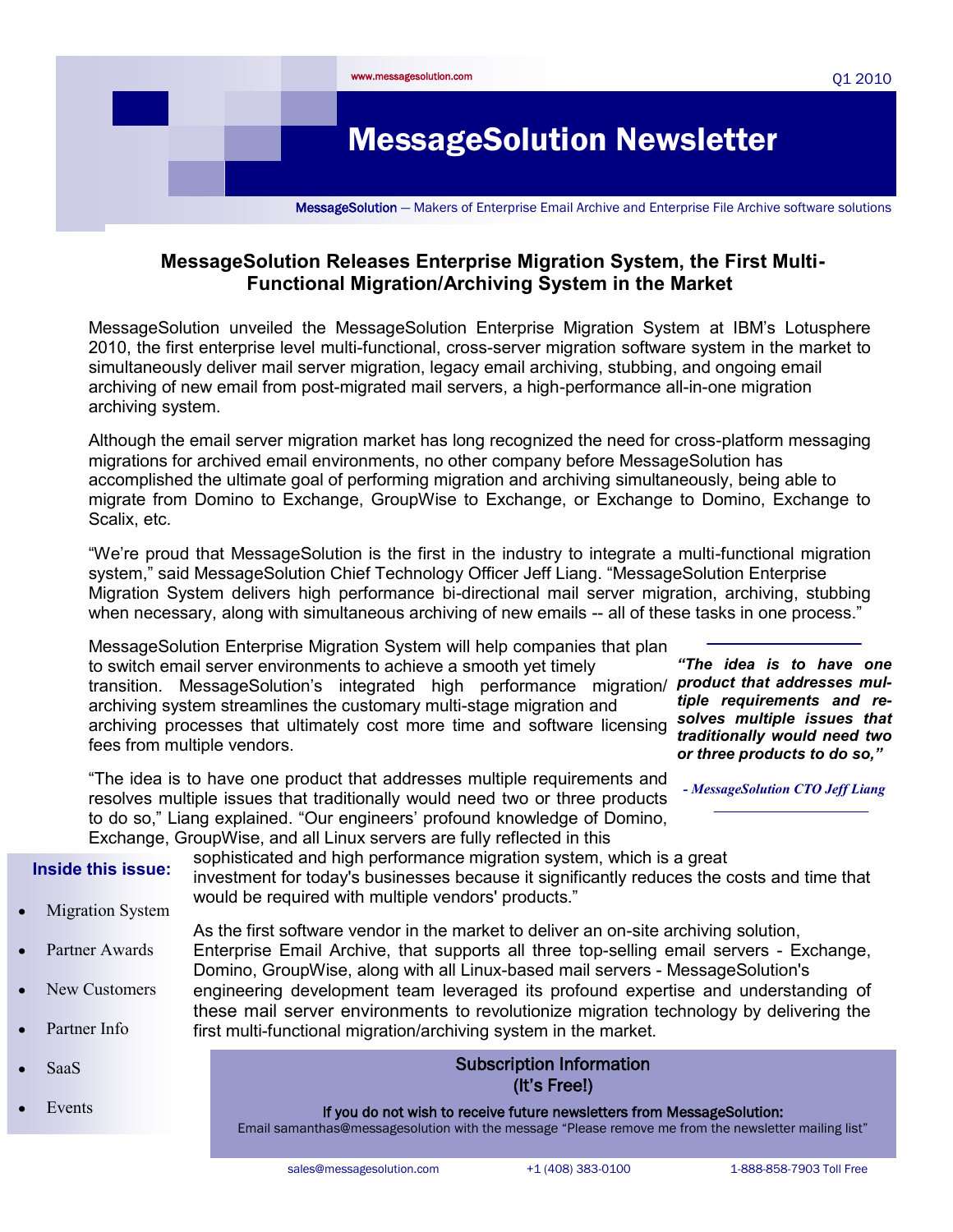## MessageSolution Awards Global Partners for Outstanding

### Global Support and Strategic Market Growth

This years award winners were selected from among a collection of outstanding MessageSolution partners and account managers across the world, such as Technology Transfer & Training SA (3T) from Switzerland, iStorage from South Africa, Repton from the U.K., Digital China Ltd from China, Business Data Protection and Recovery Limited (BDPR) from Nigeria, Active Linux from the U.K., PineApp Ltd from Israel, and Pacific Professional Network from Hong Kong. MessageSolution's Global Partner Network has contributed to establishing MessageSolution's prestigious international customers, such as Zenith Bank, one of the largest banks in Nigeria, Bonhams in the U.K., the third largest auction house in the world,

and Hong Kong University, one of the largest universities in Southeast Asia.

365 iTechnology in the United Kingdom was awarded MessageSolution's Most Engaged Partner of the Year Award for 2009, for which 365 iTechnology will receive allocated MessageSolution Marketing Development Funds for participating in archiving and storage-related tradeshow events sponsored by MessageSolution in the U.K. 365 iTechnology delivers enterprise class IT services and solutions that enhance operating effectiveness, raise productivity, and increase return on investment.

> *"Custom Technology is committed to* machines. *providing Best of Breed, Open, Server Based Computing solutions, which makes MessageSolution's enterprise archiving solutions a top choice for our clients" -Gordon Hubbard, Managing Director at Custom Technology Australia*

Larry Pelling, an Account Executive at 365 iTechnology, was also selected as the winner of MessageSolution's Most Active Sales Executive of the Year Award for 2009.

MessageSolution awarded the Most Active Partner of the Year Award to Custom Technology Australia for acquiring multiple accounts in Australia and New Zealand, for which Custom Technology Australia will receive allocated MessageSolution Marketing Development Funds for participating in archiving and storage-related events sponsored by MessageSolution in Australia**.** Custom Technology has served channel partners and end users across Australia and New Zealand since 1989.

Ford & Associates from Cuyahoga Falls, Ohio, was awarded MessageSolution's Most Impressive Partner of the Year Award, and Capital Network Solutions from Sacramento, California was awarded MessageSolution's Most Promising Partner of the Year Award. Ford and Associates specializes in providing information system consulting services for government agencies, banks, doctors, lawyers, academic institutions and nonprofits. Capital Network Solutions is the Northern California premier network services and consulting company that offers IT services and benefits including maximizing computing efficiency, reducing datacenter space, lowering power and cooling requirements, and providing an effective disaster recovery plan at a cost lower than purchasing multiple individual

*"We are delighted to receive MessageSolution's Most Engaged Partner of the Year Award and it's great to see that our efforts are appreciated and recognized by MessageSolution. We look forward to working with MessageSolution at the appropriate archiving events and on a broad customer base in 2010."*

*-Garry Growns, director at 365 iTechnology.*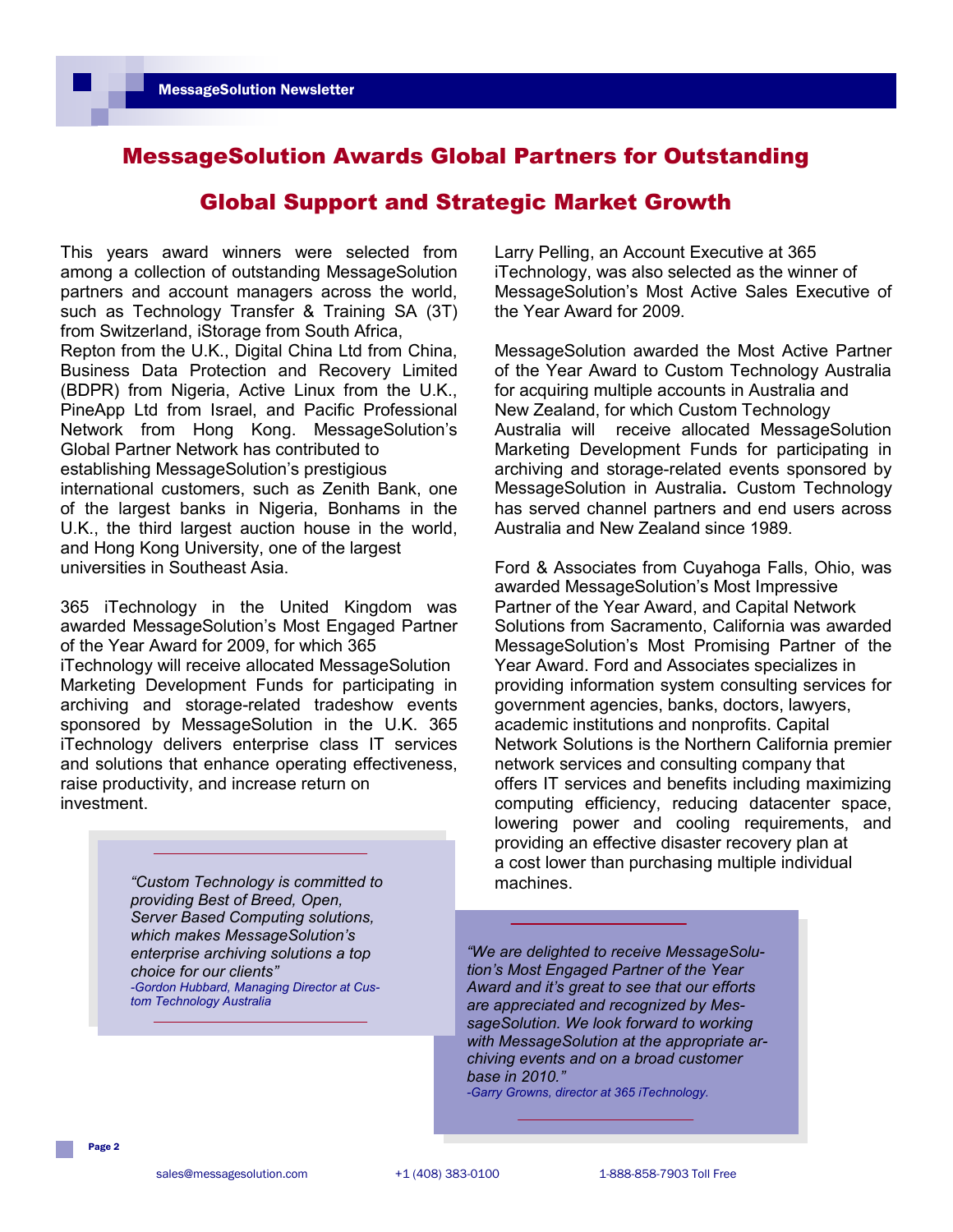# **Welcome a few of our new Customers & Partners!**

### **PARTNER SECTION**

**Capital Network Solutions in Sacramento, California was named MessageSolution's Q1 Executive Channel Partner!**

**John Guarienti of Sacramento, California was ranked top for MessageSolution 2010 Q1 Channel Sales Executive.**

**Welcome Kosmos our first SaaS Partner in Singapore!**

**As a member of the MessageSolution Partners Network, your organization is eligible to receive 5-10% of the purchasing price for any organization you refer to MessageSolution that purchases MessageSolution products or services.**

**MessageSolution expands archiving services to SPAIN!**

**Everis– One of the largest consulting firms in Spain has chosen MessageSolution for file and email archiving on Domino and server migration!**

**Sleep Train–** *The #1 mattress retail chain in the West Coast*

**Lockheed Credit Union–** *One of the premier credit unions in America \$3 billion in asset*

**Ak Chin Indian Community–** *Primary Santa Cruz Valley community of Southern Arizona*

**United Communities Credit Union– One of the top p***roviders of full line financial services*

**Carroll College–** *Top nationally ranked Catholic Liberal Arts college in Montana*

**Everett Community College–** *One of the best full credit center of learning in Washington*

**Murfin Drilling***– Leading high capacity multi-location and multi-functional rig operator* 

## *MessageSolution is now on Facebook! If you are on Facebook become a fan of MessageSolution!*

## **What Customers are Saying about MessageSolution!**

*"The software is quite easy to configure and the search tool available for the users via the web browser is competitive and easy to use. I am very happy with the MessageSolution archiving solution." Ralf Mueller, IT Manager at Ivaco International, Inc.*

*"...Messages indexed in less than 24 hours ! That is light speed. You guys are great." Kayode Akomolafe at Infotech Software Group/Zenith Bank Plc/ Nigeria*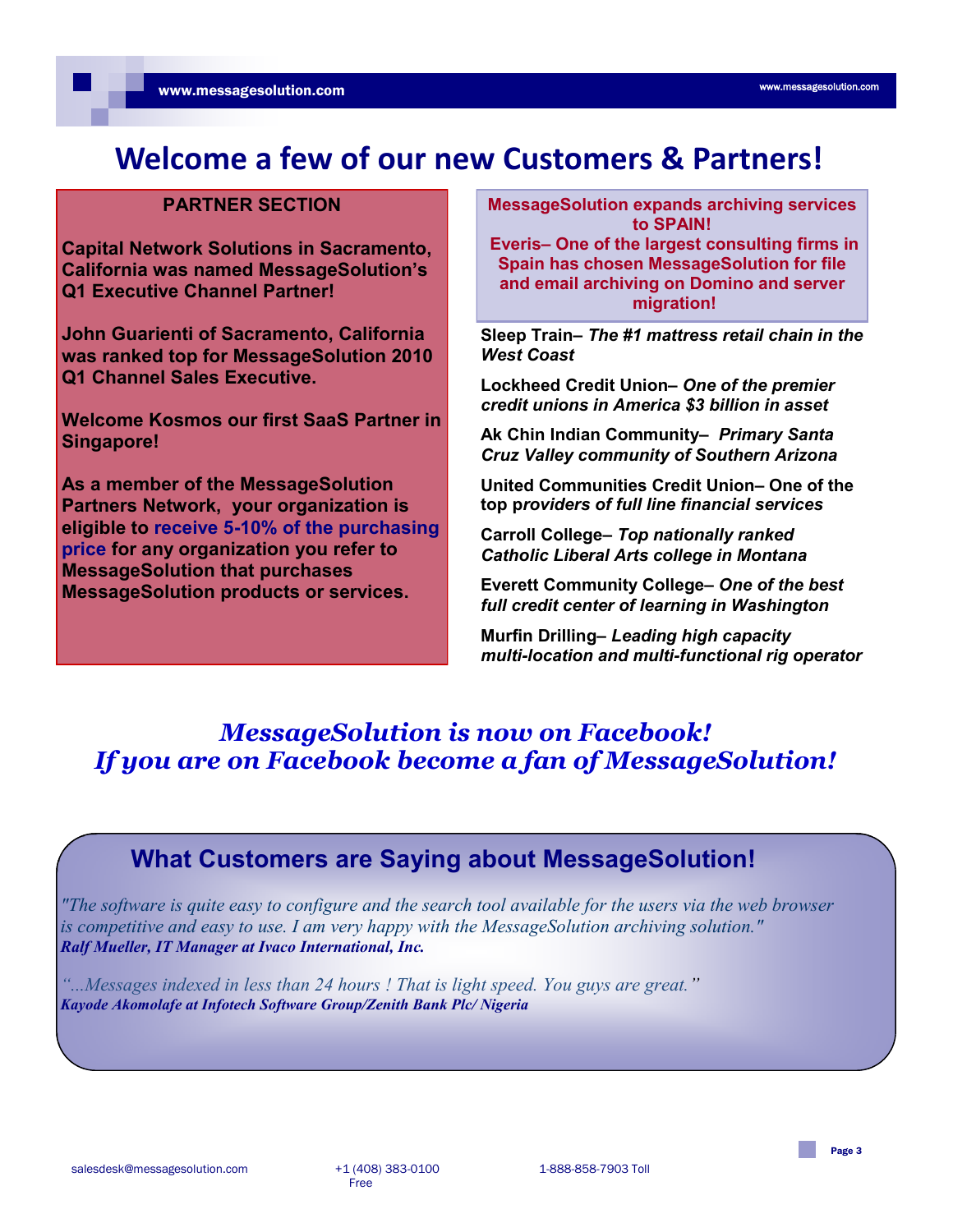### **NEW! MessageSolution Now Offers All-in-One, Integrated Cloud-Based Archiving for Email, File Systems and SharePoint release at Novell's BrainShare 2010**

As a leading innovator in the live archiving space, MessageSolution is the first on-premise and SaaS archiving provider in the market to archive and stub for all top-ranked email server platforms, including Exchange, Domino, GroupWise, file systems and SharePoint, delivering compliance archiving for all Unix/Linux-based email servers, and file servers for NTFS/NFS/NSS/Netware. MessageSolution Enterprise Migration System helps organizations to migrate between email servers, such as GroupWise or Domino to Exchange bi-directional, and SharePoint or BPOS migration from multiple source systems. MessageSolution is first in the market to perform

*"SME and enterprise customers prefer our SaaS archiving services because we offer additional features and functions that are only being offered in on-premise solutions, which other SaaS hosted vendors do not have." - MessageSolution CTO Jeff Liang*

simultaneous mail server migration, archiving and stubbing all in one streamlined process, to meet clients' requirements of email server migration and archiving for compliance, server storage management, e-discovery and litigation support.

MessageSolution's global cloud-based archiving allows international clients with multiple locations in different countries to take advantage of MessageSolution's SaaS Global Network's international archive locations to archive in nearby archiving systems managed by MessageSolution or its international SaaS Partners around the world.

Leading analyst Gartner reported in February of 2010 that the archiving market has evolved to include a broader focus on enterprise information archiving (EIA) and that today's products are predominately focused on the subset of EIA comprised of unstructured user files, email, files and SharePoint.

MessageSolution SaaS multi-tenancy archiving solution also appeals to OEM SaaS Partners around the world because of MessageSolution's design philosophy of architecting for scale and its patent-pending storage and database technology leveraging low-cost storage grids to maintain the

Field-proven in markets filled with low-grade computers and storage bricks, such as Africa and Asia, and through cost-effective global implementations performed online, MessageSolution's design philosophy allows MessageSolution cloud-based archiving systems to consume minimum hardware and storage resources for large-scale millions of user bases and long-term archiving operations at a fraction of the cost required to run competitors' SaaS or hosted services. This allows MessageSolution to offer the lowest cost SaaS multi-tenancy solution to be deployed in  $\rightarrow$ global partners' data centers to maximize partners' service profitability at the lowest cost-growth ratio, thereby fully utilizing partners' expertise in providing fully managed archiving services designed for organizations of all sizes.

**MessageSolution's On Premise, SaaS and Hybrid Archiving supports all major email servers, including :**

- Microsoft Exchange Server
- Novell GroupWise Server
- IBM Lotus Domino Server  $\bullet$
- **Scalix**
- Kerio
- Postfix
- Postpath  $\blacklozenge$
- Zimbra
- Imail,  $\ddot{\bullet}$
- Qmail
- **Sendmail**  $\ddot{\bullet}$
- MDaemon
- Sun server, etc

Pag